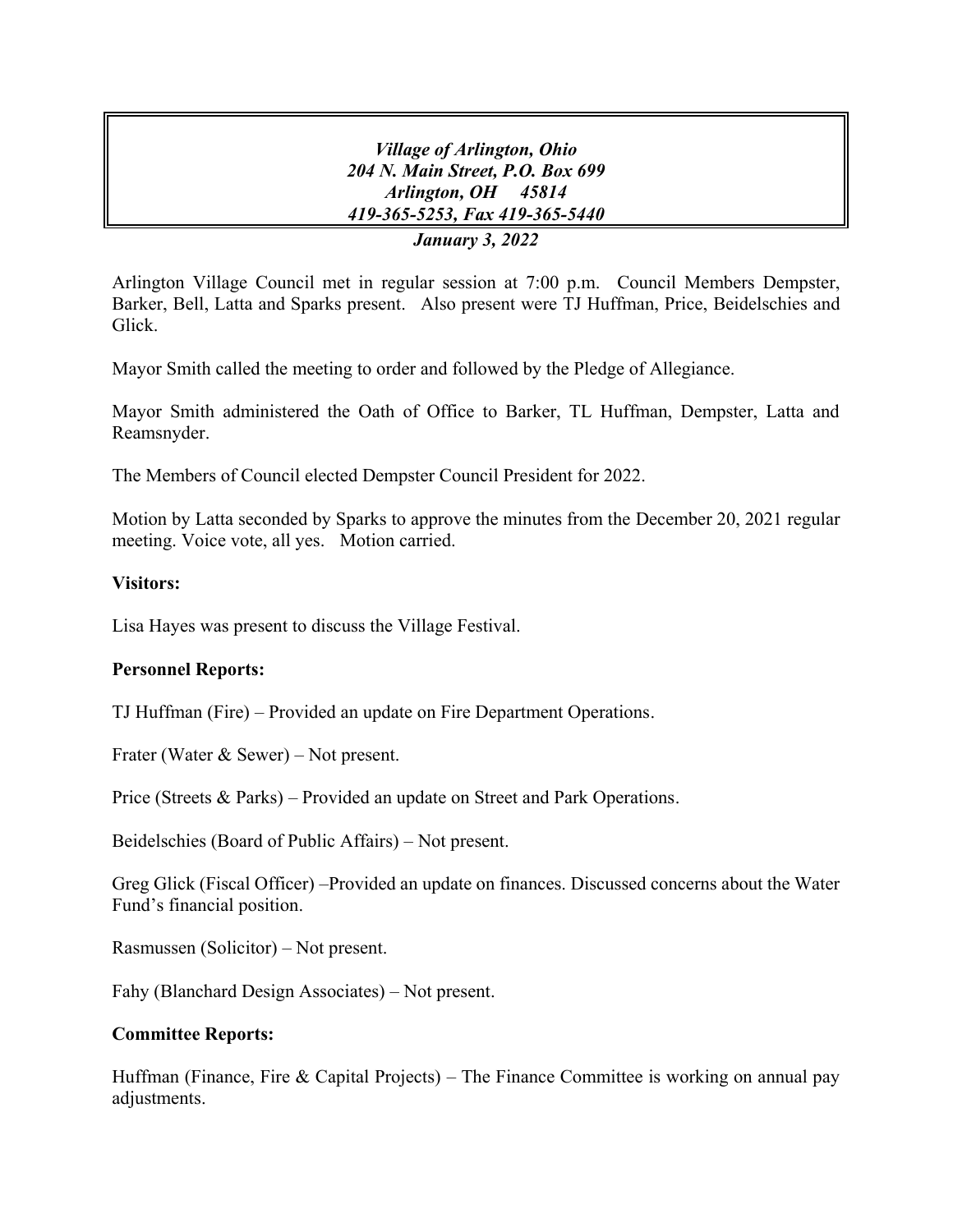Bell (Community Development & Business Relations, & Zoning) – No report.

Sparks (Water, Drainage & Sewer) – No report.

Latta (Maintenance, Safety, Trees & Street Lights) – Discussion was held concerning the backflow preventer at the Municipal Building.

Barker (Parks & Recreation) – No report.

Dempster (Streets, Sidewalks & EMS) – Attended the ERMS meeting and EMS is adding new members.

Smith (Mayor) – Advised Council of gun shots that hit a home in the Village.

# **Old Business:**

**None**

# **New Business:**

Fiscal Officer gave first reading of Ordinance 2022-01 approving the purchase of 8 lots on Mill Street for expansion of the Park.

Motion by Huffman and seconded by Barker to approve William Flick as a Volunteer Firefighter. Voice vote, all yes. Motion carried.

Motion by Dempster and seconded by Latta to appoint TL Huffman and Barker to be Council's representatives on the Volunteer Firefighter Dependent Fund. Voice vote, all yes. Motion carried.

Motion by Dempster and seconded by Barker to allow the sale of alcohol at the Village Festival. Voice vote, 5 yes; Sparks, no. Motion carried.

Motion by Huffman and seconded by Dempster to approve the Cash Summary by Fund as of December 31, 2021. Voice vote, all yes. Motion carried.

With funds currently available to pay all obligations and funds available when the obligations were incurred, Motion by Barker seconded by Latta to approve payment of the bills as presented (listing attached). Voice vote, all yes. Motion carried.

Motion by Bell seconded by Latta for adjournment. Voice vote, all yes. Motion carried.